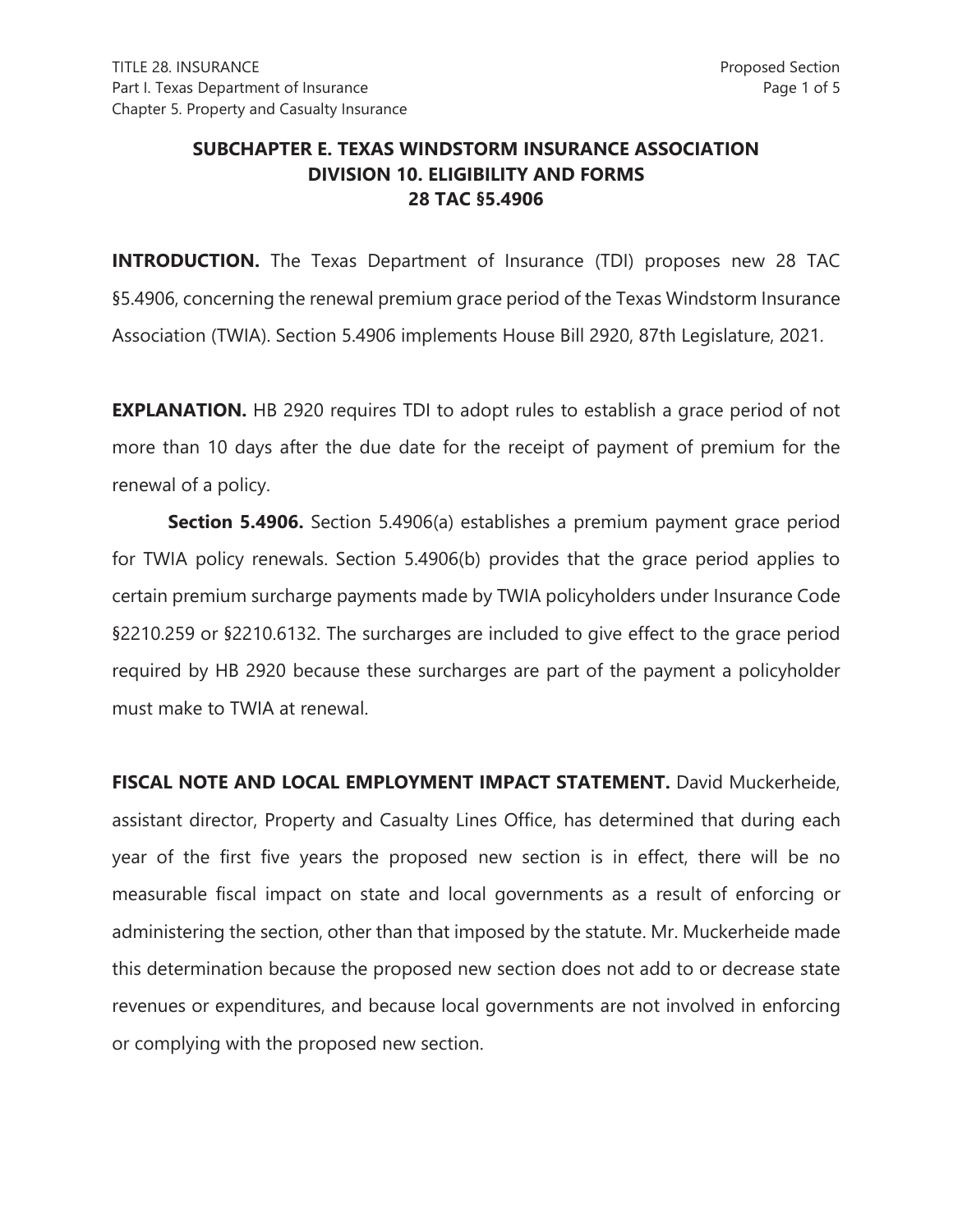Mr. Muckerheide does not anticipate any measurable effect on local employment or the local economy as a result of this proposal.

**PUBLIC BENEFIT AND COST NOTE.** For each year of the first five years the proposed new section is in effect, Mr. Muckerheide expects that administering the proposed new section will have the public benefits of ensuring that TDI's rules conform to Insurance Code §2210.203 and helping TWIA policyholders renew their policies without a lapse in coverage if payment is no more than 10 calendar days late.

Mr. Muckerheide expects that the proposed new section will not increase the cost of compliance with Insurance Code §2210.203 because it does not impose requirements beyond those in the statute. Insurance Code §2210.203(c-1) requires the Commissioner to establish a grace period of not more than 10 days after the due date for the receipt of payment of premium for the renewal of a policy. To the extent there is a cost associated with administering the rule, the cost results from the statutory requirements.

**ECONOMIC IMPACT STATEMENT AND REGULATORY FLEXIBILITY ANALYSIS.** TDI has

determined that the proposed new section will not have an adverse economic effect on small or micro businesses, or on rural communities. The proposed new section will help ensure that any TWIA policyholders that are small or micro businesses, or who reside in rural communities, can avoid a lapse in coverage if the renewal premium payment is made within 10 calendar days after the due date. As a result, and in accordance with Government Code §2006.002(c), TDI is not required to prepare a regulatory flexibility analysis.

**EXAMINATION OF COSTS UNDER GOVERNMENT CODE §2001.0045.** TDI has determined that this proposal does not impose a possible cost on regulated persons. However, even if there was a cost, no additional rule amendments are required under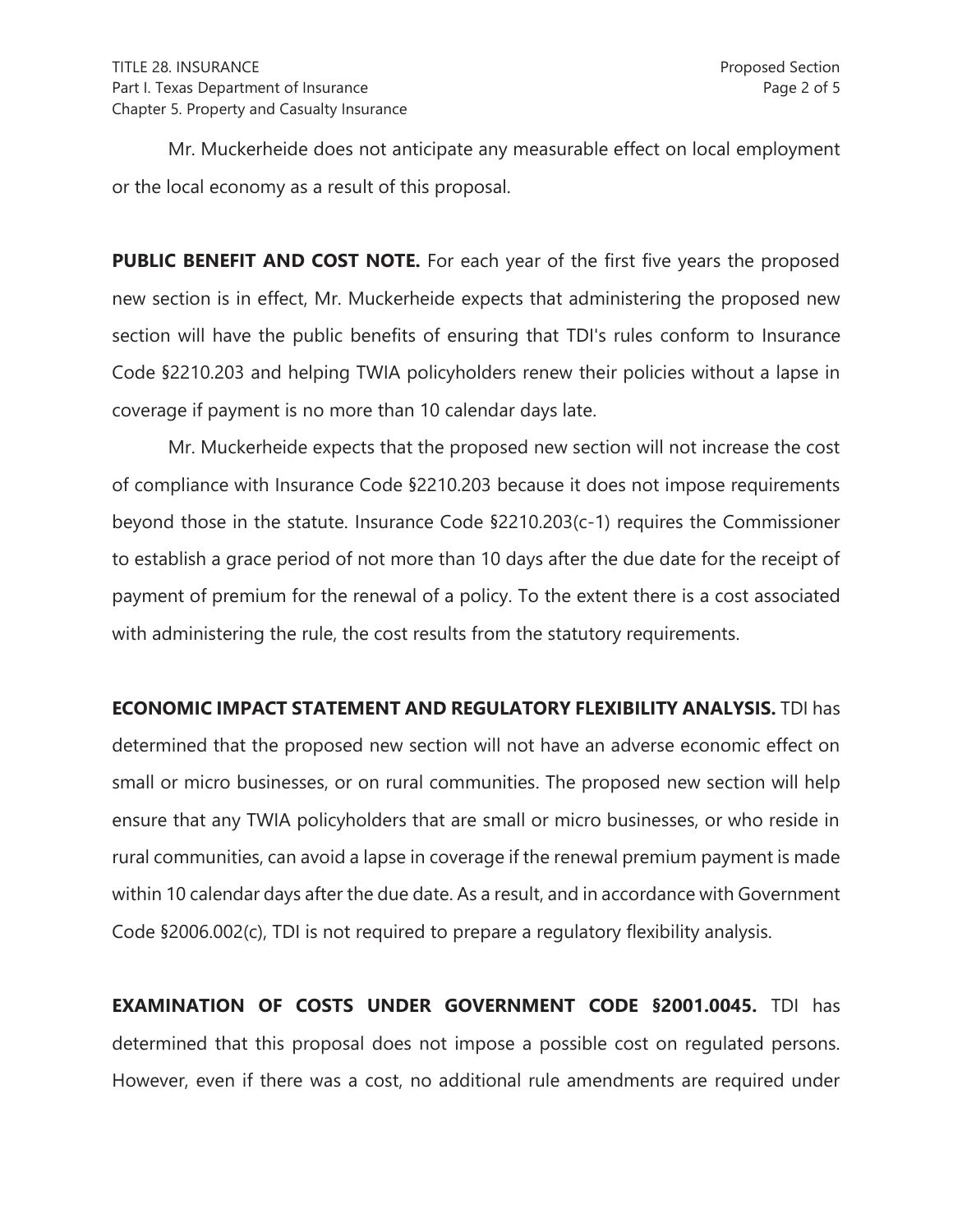Government Code §2001.0045 because proposed §5.4906 is necessary to implement legislation. The proposed rule implements Insurance Code §2210.203(c-1), as added by HB 2920.

**GOVERNMENT GROWTH IMPACT STATEMENT.** TDI has determined that for each year of the first five years that the proposed new section is in effect, the proposed rule:

- will not create or eliminate a government program;

- will not require the creation of new employee positions or the elimination of existing employee positions;

- will not require an increase or decrease in future legislative appropriations to the agency;

- will not require an increase or decrease in fees paid to the agency;

- will create a new regulation;

- will not expand, limit, or repeal an existing regulation;

- will increase the number of individuals subject to the rule's applicability; and

- will positively affect the Texas economy by giving TWIA policyholders a 10-day grace period when paying their renewal premium.

**TAKINGS IMPACT ASSESSMENT.** TDI has determined that no private real property interests are affected by this proposal and that this proposal does not restrict or limit an owner's right to property that would otherwise exist in the absence of government action. As a result, this proposal does not constitute a taking or require a takings impact assessment under Government Code §2007.043.

**REQUEST FOR PUBLIC COMMENT.** TDI will consider any written comments on the proposal that are received by TDI no later than 5:00 p.m., central time, on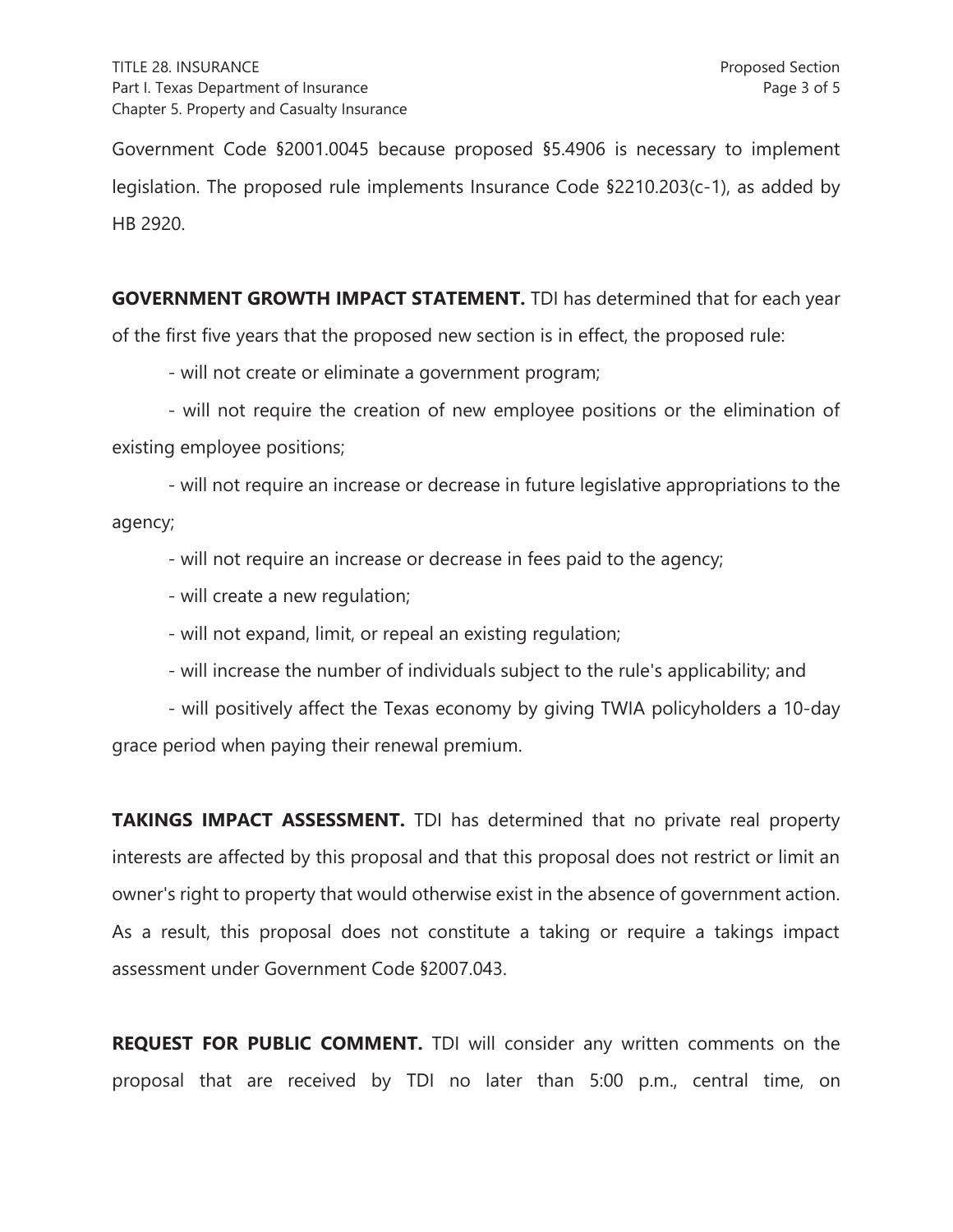February 28, 2022. Send your comments to ChiefClerk@tdi.texas.gov or to the Office of the Chief Clerk, MC-GC-CCO, Texas Department of Insurance, P.O. Box 12030, Austin, Texas 78711-2030.

To request a public hearing on the proposal, submit a request before the end of the comment period to ChiefClerk@tdi.texas.gov or to the Office of the Chief Clerk, MC-GC-CCO, Texas Department of Insurance, P.O. Box 12030, Austin, Texas 78711-2030. The request for public hearing must be separate from any comments and received by TDI no later than 5:00 p.m., central time, on February 28, 2022. If TDI holds a public hearing, TDI will consider written and oral comments presented at the hearing.

## **SUBCHAPTER E. TEXAS WINDSTORM INSURANCE ASSOCIATION 28 TAC §5.4906**

**STATUTORY AUTHORITY.** TDI proposes new §5.4906 under Insurance Code §§2210.008, 2210.203(c-1), and 36.001.

 Insurance Code §2210.008 provides that the Commissioner may adopt rules as reasonable and necessary to implement Chapter 2210.

Insurance Code §2210.203(c-1) requires TDI to adopt rules establishing a grace period of not more than 10 days after the due date for the receipt of payment of premium for the renewal of a policy.

 Insurance Code §36.001 provides that the Commissioner may adopt any rules necessary and appropriate to implement the powers and duties of TDI under the Insurance Code and other laws of this state.

**CROSS-REFERENCE TO STATUTE.** Section §5.4906 implements Insurance Code §2210.203(c-1).